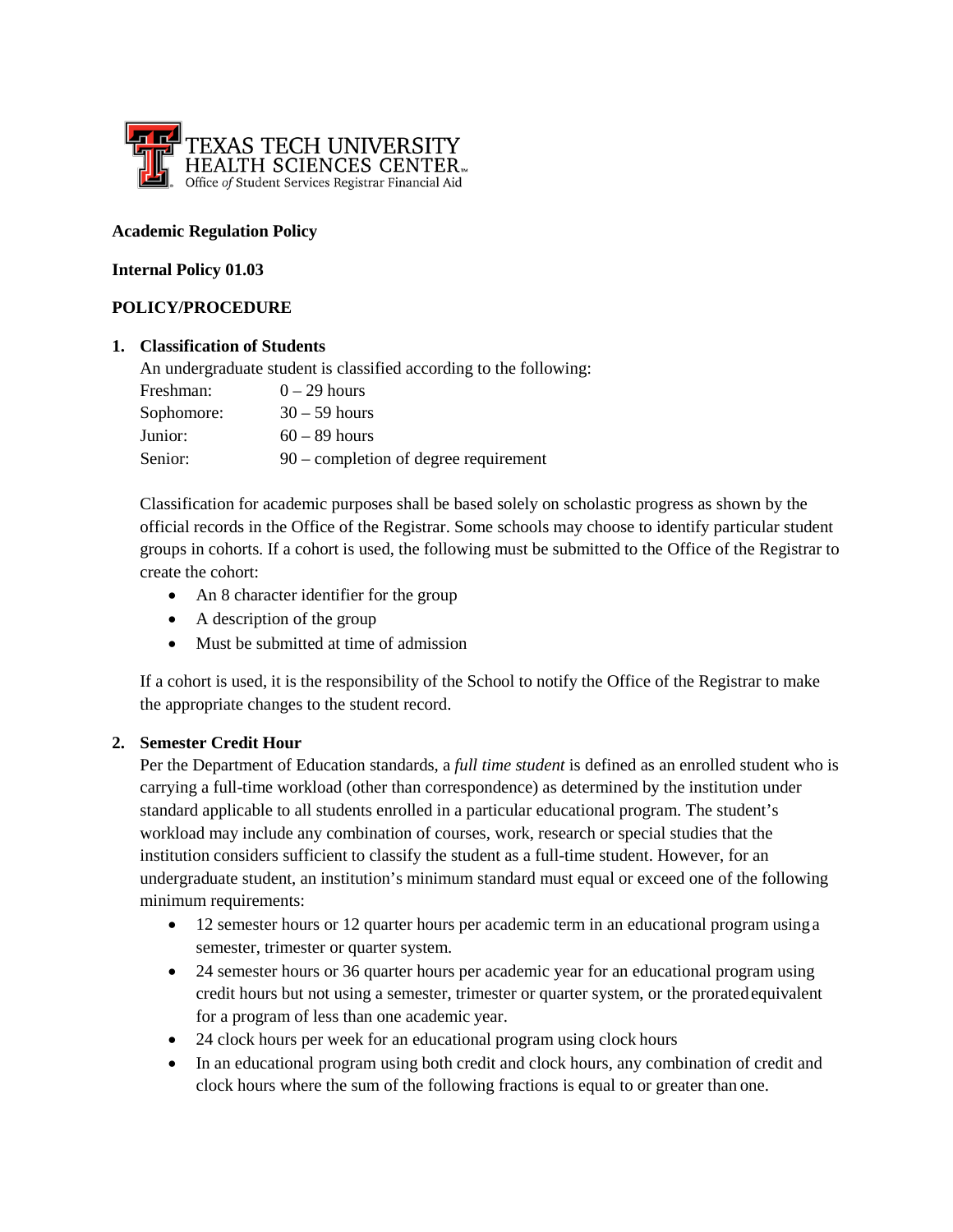*Graduate* – The student's workload may include any combination of courses, work, research or special studies that the institution considers sufficient to classify the student as a full-time student.

*Undergraduate* – However, for an undergraduate student, an institution's minimum standard must equal or exceed one of the following minimum requirements:

o 12 semester hours or 12 quarter hours per academic term in an educational program using semester system

Texas Tech University Health Sciences Center currently uses the following to determine enrollment status for students:

| <b>Classification</b>                                             | <b>Enrollme</b>    | <b>Fall / Spring</b> | <b>Summer</b>  |
|-------------------------------------------------------------------|--------------------|----------------------|----------------|
|                                                                   | nt Status          |                      |                |
| <b>Undergraduates</b>                                             | <b>Full Time</b>   | $12 +$               | $12 +$         |
|                                                                   | 3⁄4 Time           | 9, 10, 11            | 9, 10, 11      |
|                                                                   | $\frac{1}{2}$ Time | 6, 7, 8              | 6, 7, 8        |
|                                                                   | LT 1/2 Time        | 1, 2, 3, 4, 5        | 1, 2, 3, 4, 5  |
|                                                                   |                    |                      |                |
| <b>Graduates</b>                                                  | <b>Full Time</b>   | $9+$                 | $6 +$          |
|                                                                   | 3⁄4 Time           | 6, 7, 8              | 4, 5           |
|                                                                   | $\frac{1}{2}$ Time | $\overline{5}$       | $\overline{3}$ |
|                                                                   | LT 1/2 Time        | 1, 2, 3, 4           | 1, 2           |
|                                                                   |                    |                      |                |
| <b>Graduate</b><br><b>SHP First and Second 8 week terms</b><br>÷, | <b>Full Time</b>   | $6+$                 | $6 +$          |
|                                                                   | 3⁄4 Time           | 4, 5                 | 4, 5           |
|                                                                   | $\frac{1}{2}$ Time | $\overline{3}$       | $\overline{3}$ |
|                                                                   | LT 1/2 Time        | 1, 2                 | 1, 2           |
|                                                                   |                    |                      |                |
| Pharmacy                                                          | <b>Full Time</b>   | $9+$                 | $6 +$          |
|                                                                   | 3⁄4 Time           | 6, 7, 8              | 4, 5           |
|                                                                   | $\frac{1}{2}$ Time | $\overline{5}$       | $\overline{3}$ |
|                                                                   | LT 1/2 Time        | 1, 2, 3, 4           | 1, 2           |
|                                                                   |                    |                      |                |
| <b>Medicine</b>                                                   | <b>Full Time</b>   | $\mathbf 1$          | $\,1\,$        |
|                                                                   | $\frac{3}{4}$ Time | <b>NA</b>            | <b>NA</b>      |
|                                                                   | $\frac{1}{2}$ Time | <b>NA</b>            | <b>NA</b>      |
|                                                                   | LT 1/2 Time        | <b>NA</b>            | <b>NA</b>      |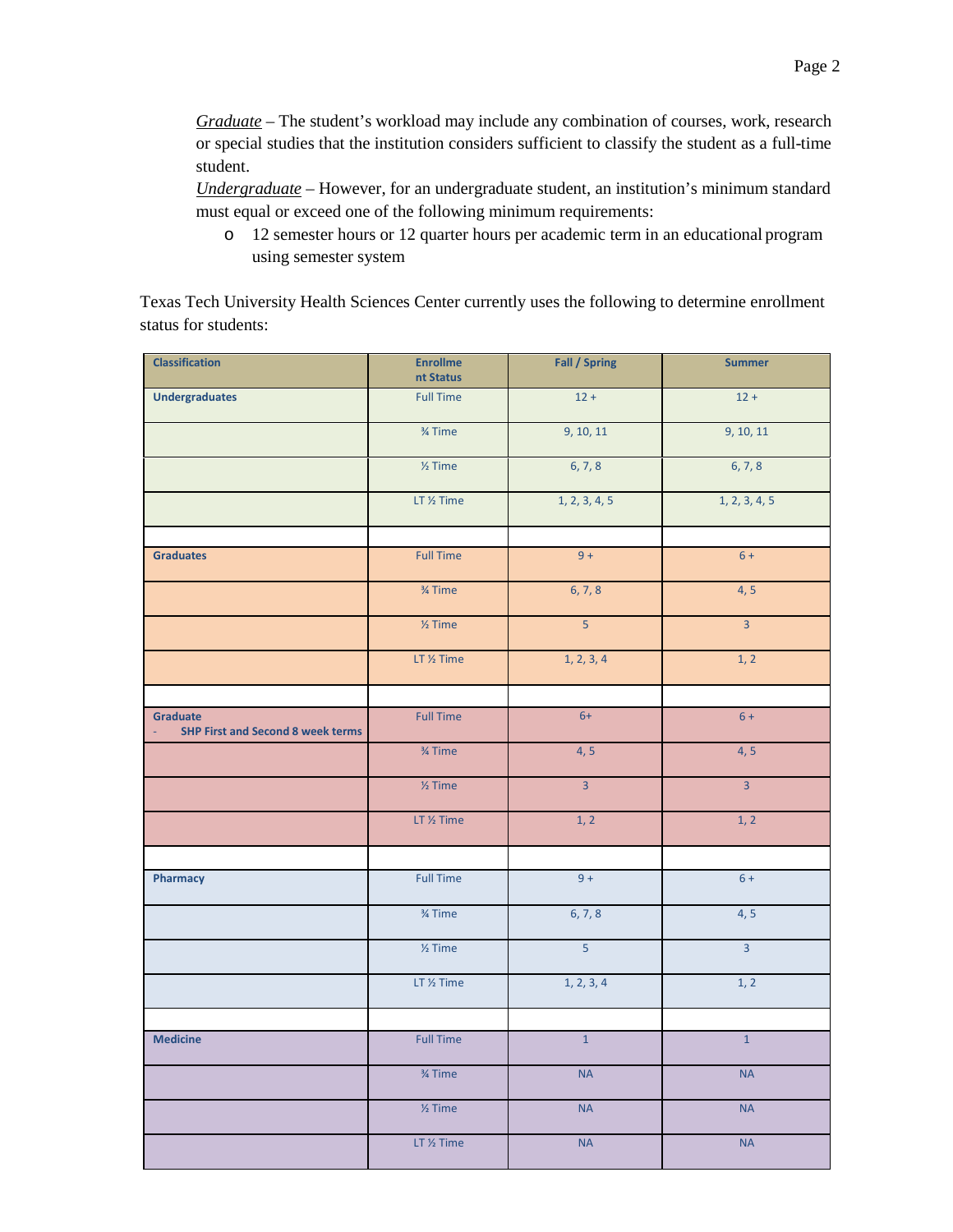## **3. Drop and Withdrawal Designations**

*Withdrawal (W) –* Complete withdrawal from the university. A grade of W will be recorded for each class. Students must withdrawal by the last date to withdrawal on the school academic calendar. *Drop (DG-Undergraduate/DW-Graduate) –* Dropping a course by the last day to drop while still remaining enrolled for the semester.

*Dropping a course.* All course drops are the responsibility of the student. If a student stops attending a class but fails to drop the course, they will receive a grade of F and the grade will become a permanent part of their academic record. (Please see Grading Policy for appeal process.)

Beginning with the fall 2007 academic term, and applying to students who enroll in higher education for the first time during the fall 2007 academic term or any term subsequent to the fall 2007 term, an institution of higher education may not permit an undergraduate student a total of more than six dropped courses, including any course a transfer student has dropped at another institution of higher education. For example, if a student attended another public four year institution and dropped one course prior to enrolling at Texas Tech University Health Sciences Center, that student has five course drops remaining prior to graduation. Students wishing to drop a course must contact their program advisor to determine best course of action.

Exclusions from the rule governing course drops are as follows:

• A two-week period of student-initiated drop/add at the beginning of each semester allows student to drop a course without the drop counting against their limit of six drops. The student-initiated drop/add period is noted on the academic calendar available on the school's individual website.

*Students who find it necessary to withdraw completely from the university before the withdrawal deadline near the end of the semester will not have the dropped courses counted against their six course limit.*

Aside from the exceptions noted above, students will not be permitted to drop more than six courses during their undergraduate academic career unless they can show good cause, including but not limited to demonstrating one or more of the following:

- Severe illness or other debilitating condition that affects the student's ability to satisfactorily complete the course.
- Student responsibility for the care of a sick, injured or needy person if the provision of that care affects the student's ability to satisfactorily complete the course.
- Death of a person who is considered to be a member of the student's family or who is otherwise considered to have a sufficiently close relationship to the student that the person's active military service is considered to be evidence of good cause.
- Change of the student's work schedule that is beyond the control of the student and affects the student's ability to satisfactorily complete the course.
- Students who have dropped the maximum number of courses and believe they have good cause to drop an additional course should petition their academic dean.